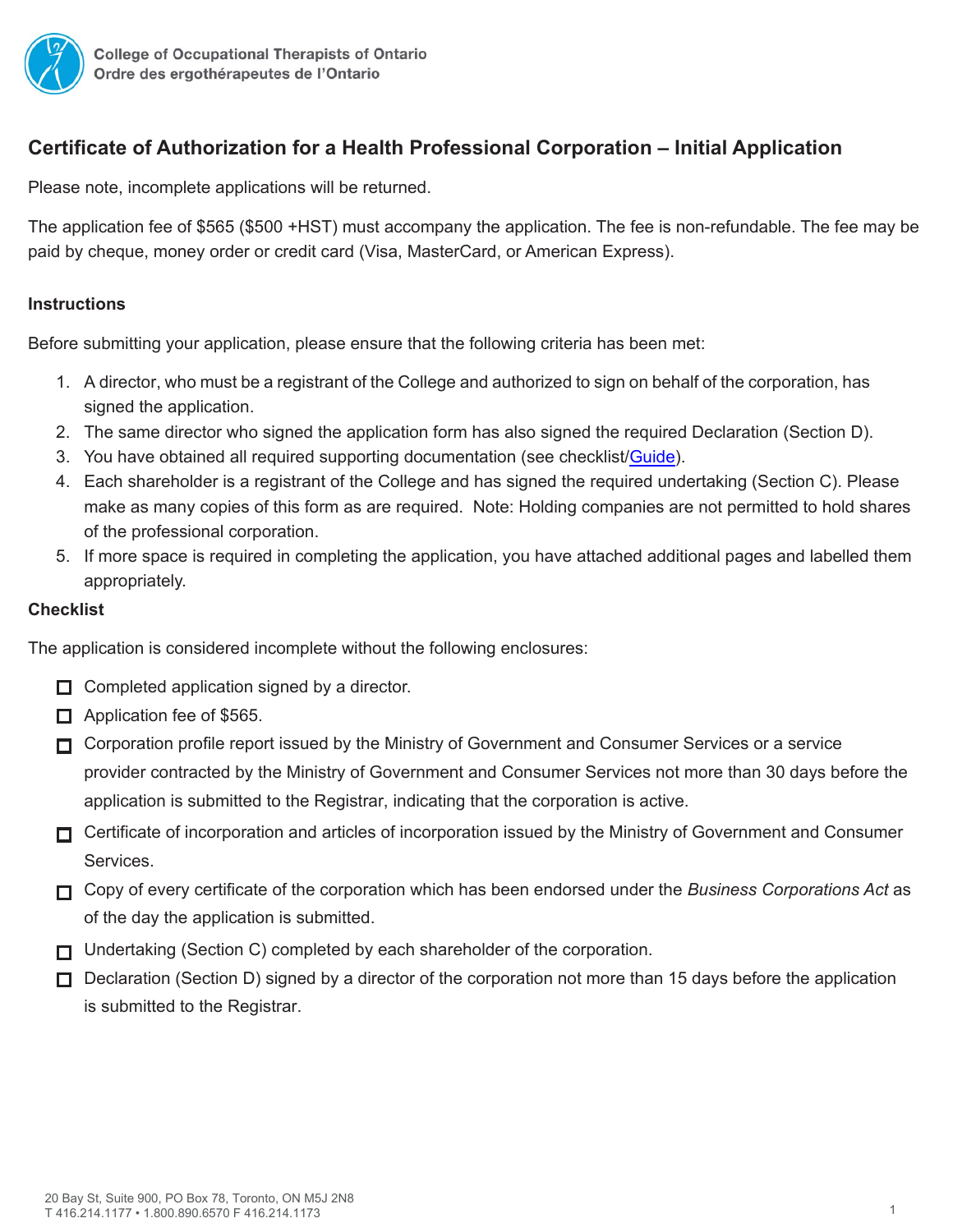

#### **Section A**

| Date of application:                                                                                                                                                                                                                                                                                                                                                                                                                                                                                                                                                                                                                                                                                                                                                                                                                                                                                                                                                                                                                                                                                              |                                |                         |                          |                                                                                                         |                                                     |                             |
|-------------------------------------------------------------------------------------------------------------------------------------------------------------------------------------------------------------------------------------------------------------------------------------------------------------------------------------------------------------------------------------------------------------------------------------------------------------------------------------------------------------------------------------------------------------------------------------------------------------------------------------------------------------------------------------------------------------------------------------------------------------------------------------------------------------------------------------------------------------------------------------------------------------------------------------------------------------------------------------------------------------------------------------------------------------------------------------------------------------------|--------------------------------|-------------------------|--------------------------|---------------------------------------------------------------------------------------------------------|-----------------------------------------------------|-----------------------------|
| Corporate name:                                                                                                                                                                                                                                                                                                                                                                                                                                                                                                                                                                                                                                                                                                                                                                                                                                                                                                                                                                                                                                                                                                   |                                |                         |                          |                                                                                                         |                                                     |                             |
|                                                                                                                                                                                                                                                                                                                                                                                                                                                                                                                                                                                                                                                                                                                                                                                                                                                                                                                                                                                                                                                                                                                   |                                |                         |                          | (Note: The name of the corporation must comply with the requirements of s.1 of O. Reg 39/02– see Guide) |                                                     |                             |
| Practice name (if applicable):                                                                                                                                                                                                                                                                                                                                                                                                                                                                                                                                                                                                                                                                                                                                                                                                                                                                                                                                                                                                                                                                                    |                                |                         |                          |                                                                                                         |                                                     |                             |
| Corporate address:                                                                                                                                                                                                                                                                                                                                                                                                                                                                                                                                                                                                                                                                                                                                                                                                                                                                                                                                                                                                                                                                                                |                                |                         |                          |                                                                                                         |                                                     |                             |
| Phone number:                                                                                                                                                                                                                                                                                                                                                                                                                                                                                                                                                                                                                                                                                                                                                                                                                                                                                                                                                                                                                                                                                                     |                                |                         |                          |                                                                                                         |                                                     |                             |
| Fax number:                                                                                                                                                                                                                                                                                                                                                                                                                                                                                                                                                                                                                                                                                                                                                                                                                                                                                                                                                                                                                                                                                                       |                                |                         |                          |                                                                                                         |                                                     |                             |
| Email:                                                                                                                                                                                                                                                                                                                                                                                                                                                                                                                                                                                                                                                                                                                                                                                                                                                                                                                                                                                                                                                                                                            |                                |                         |                          |                                                                                                         |                                                     |                             |
|                                                                                                                                                                                                                                                                                                                                                                                                                                                                                                                                                                                                                                                                                                                                                                                                                                                                                                                                                                                                                                                                                                                   |                                |                         |                          |                                                                                                         |                                                     |                             |
| <b>Section B</b>                                                                                                                                                                                                                                                                                                                                                                                                                                                                                                                                                                                                                                                                                                                                                                                                                                                                                                                                                                                                                                                                                                  |                                |                         |                          |                                                                                                         |                                                     |                             |
| , a registrant of the College of Occupational Therapists of<br>I,<br>(Director's name)<br>Ontario and a director of the corporation, am applying on behalf of the above corporation for a Certificate of<br>Authorization under the Regulated Health Professions Act, 1991 and declare that:<br>1. I am a registrant of the College of Occupational Therapists of Ontario and my certificate of registration has not<br>been revoked.<br>The corporation is incorporated under the Business Corporations Act.<br>2.<br>There has been no change in the status of the corporation since the date the corporation profile report was<br>3.<br>issued (must be within previous 30 days of the submission date of this application).<br>4. The name of each shareholder of the corporation and his or her College registration number, business<br>address, business telephone number, and email as of the submission date of this application are included in<br>the table below.<br>The directors and officers of the corporation as of the submission date of this application are included in the<br>table below. |                                |                         |                          |                                                                                                         |                                                     |                             |
| Full name                                                                                                                                                                                                                                                                                                                                                                                                                                                                                                                                                                                                                                                                                                                                                                                                                                                                                                                                                                                                                                                                                                         | College registration<br>number | <b>Business address</b> | Business phone<br>number | Email                                                                                                   | Is this shareholder<br>a director or an<br>officer? | If officer, title of office |
|                                                                                                                                                                                                                                                                                                                                                                                                                                                                                                                                                                                                                                                                                                                                                                                                                                                                                                                                                                                                                                                                                                                   |                                |                         |                          |                                                                                                         |                                                     |                             |
|                                                                                                                                                                                                                                                                                                                                                                                                                                                                                                                                                                                                                                                                                                                                                                                                                                                                                                                                                                                                                                                                                                                   |                                |                         |                          |                                                                                                         |                                                     |                             |
|                                                                                                                                                                                                                                                                                                                                                                                                                                                                                                                                                                                                                                                                                                                                                                                                                                                                                                                                                                                                                                                                                                                   |                                |                         |                          |                                                                                                         |                                                     |                             |

#### **Section B**

- 1. I am a registrant of the College of Occupational Therapists of Ontario and my certificate of registration has not been revoked.
- 2. The corporation is incorporated under the *Business Corporations Act.*
- 3. There has been no change in the status of the corporation since the date the corporation profile report was issued (must be within previous 30 days of the submission date of this application).
- 4. The name of each shareholder of the corporation and his or her College registration number, business address, business telephone number, and email as of the submission date of this application are included in the table below.
- 5. The directors and officers of the corporation as of the submission date of this application are included in the table below.

| Full name | College registration<br>number | <b>Business address</b> | Business phone<br>number | Email | Is this shareholder<br>a director or an<br>officer? | If officer, title of office |
|-----------|--------------------------------|-------------------------|--------------------------|-------|-----------------------------------------------------|-----------------------------|
|           |                                |                         |                          |       |                                                     |                             |
|           |                                |                         |                          |       |                                                     |                             |
|           |                                |                         |                          |       |                                                     |                             |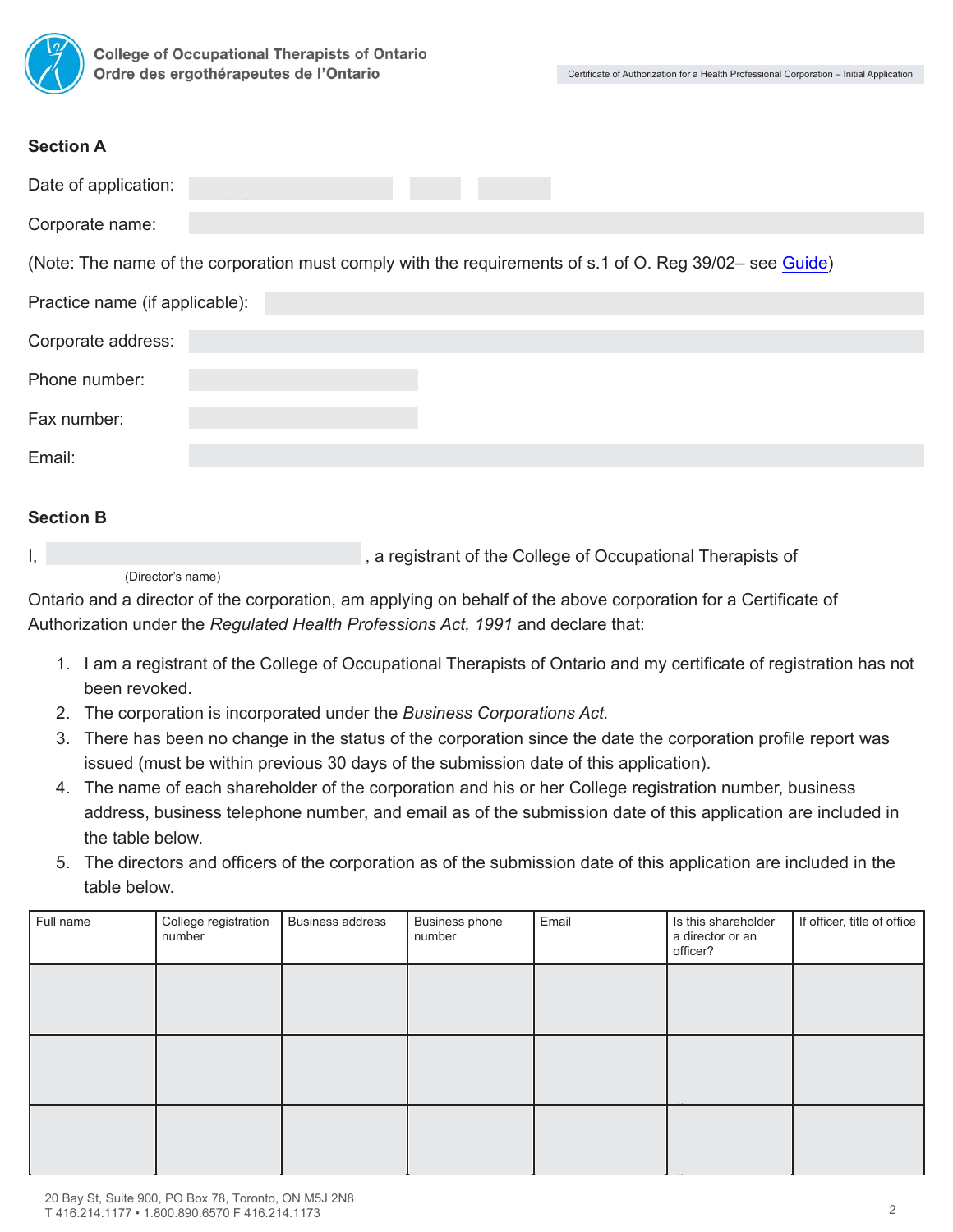6. As indicated in the accompanying declaration, the corporation cannot carry on, and cannot plan to carry on, any business that is not the practise of the profession governed by the College or activities related to or ancillary to the practice of the profession (Regulation 39/02, s. 2.(1) 6.ii).

List in full any related or ancillary activities permitted under the corporation's Articles of Incorporation:

- 7. The application includes the following documents:
	- a. Signed application form including undertaking forms signed by all shareholders.
	- b. Initial fee of \$565 (\$500 + HST).
	- c. Declaration by a director of the corporation signed no more than 15 days before this application is submitted.
	- d. Corporation profile report from Ministry of Government Services and Consumer Services or by a service provider which is under contract with the Ministry of Government and Consumer Services issued not more than 30 days before this application is submitted.
	- e. A copy of every certificate of the corporation that has been endorsed under the *Business Corporations Act* as of the date this application is submitted (if applicable).
- 8. I have personal knowledge of the declarations contained in this application and of the information I have added in completing this form, and I declare that the declarations and information are accurate and complete.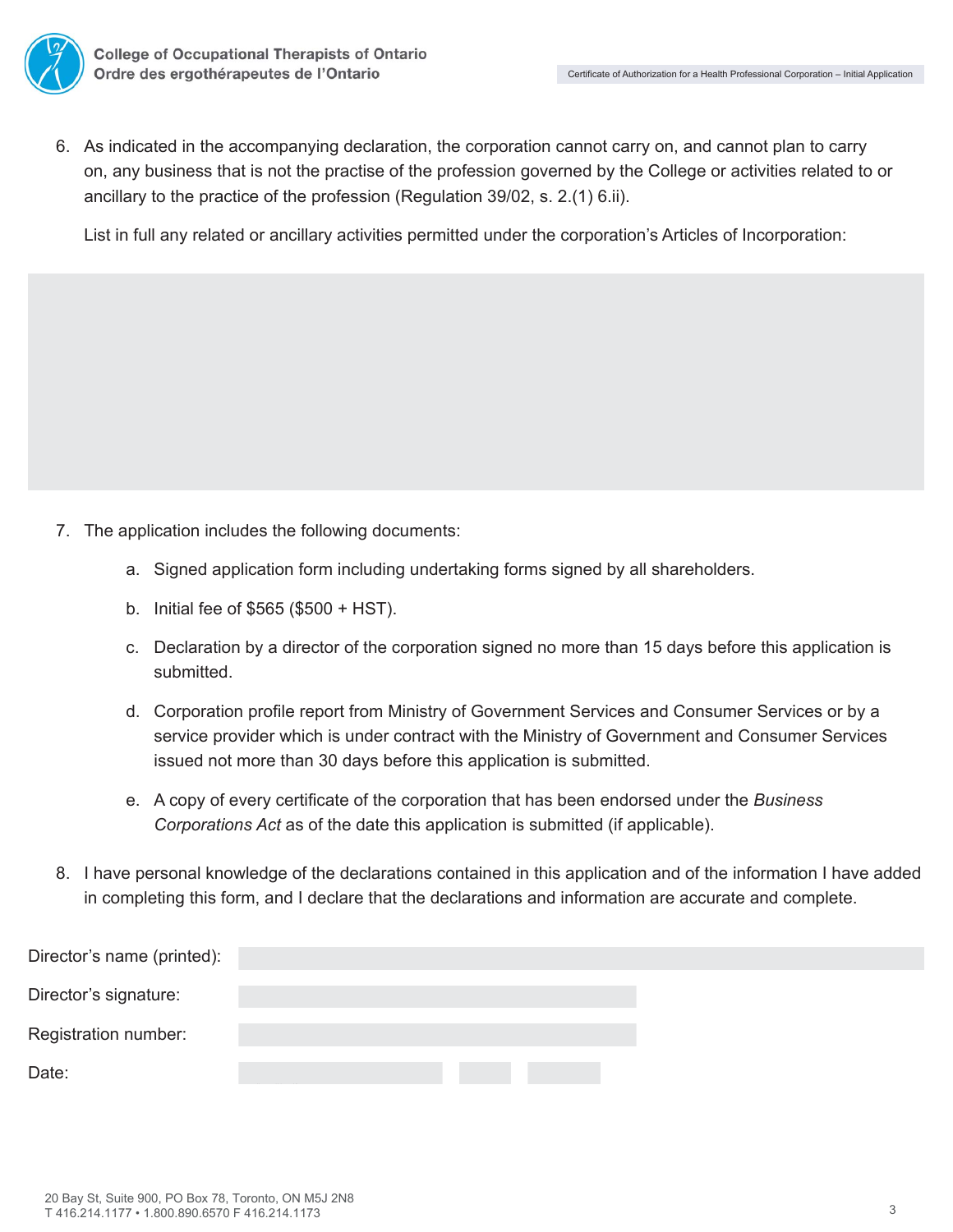

#### **Section C**

#### **Undertaking for Professional Corporations**

Each shareholder of the corporation must sign this form.

|                     |                      | , holding College registration number |                                     |
|---------------------|----------------------|---------------------------------------|-------------------------------------|
|                     | (Shareholder's name) |                                       | (Shareholder's registration number) |
| am a shareholder of |                      |                                       | and do undertake as follows:        |
|                     |                      | (Name of professional corporation)    |                                     |

- 1. I will ensure that, in the course of practising the profession, the corporation does not do or fail to do anything that would be professional misconduct if done or failed to be done by myself.
- 2. I will ensure that the corporation maintains a valid Certificate of Authorization and does not provide professional or ancillary services while its Certificate of Authorization is under suspension or revoked or when it does not satisfy the requirements for a professional corporation under subsection 3.2(2) of the *Business Corporations Act.*
- 3. I will ensure that the corporation complies with the *Regulated Health Professions Act, 1991* and its regulations, the *Health Professions Procedural Code,* the *Occupational Therapy Act* and its regulations, and Bylaws of the College.
- 4. I will ensure that any person who is not currently a shareholder of the corporation shall file a similar undertaking with the College as soon as he or she becomes a shareholder.
- 5. I will ensure that the College is notified of any changes to the name, articles of incorporation or practice locations of the corporation as soon as they occur and of any other information provided in the application within the time period required by the Bylaws.
- 6. I will ensure that if the corporation practises in a name other than its corporate name, the corporation shall first notify the College of its practice name and shall include its corporate name in all written, electronic, or broadcast communications.

| Shareholder's name (printed): |  |  |
|-------------------------------|--|--|
| Shareholder's signature:      |  |  |
| Registration number:          |  |  |
| Date of application:          |  |  |
|                               |  |  |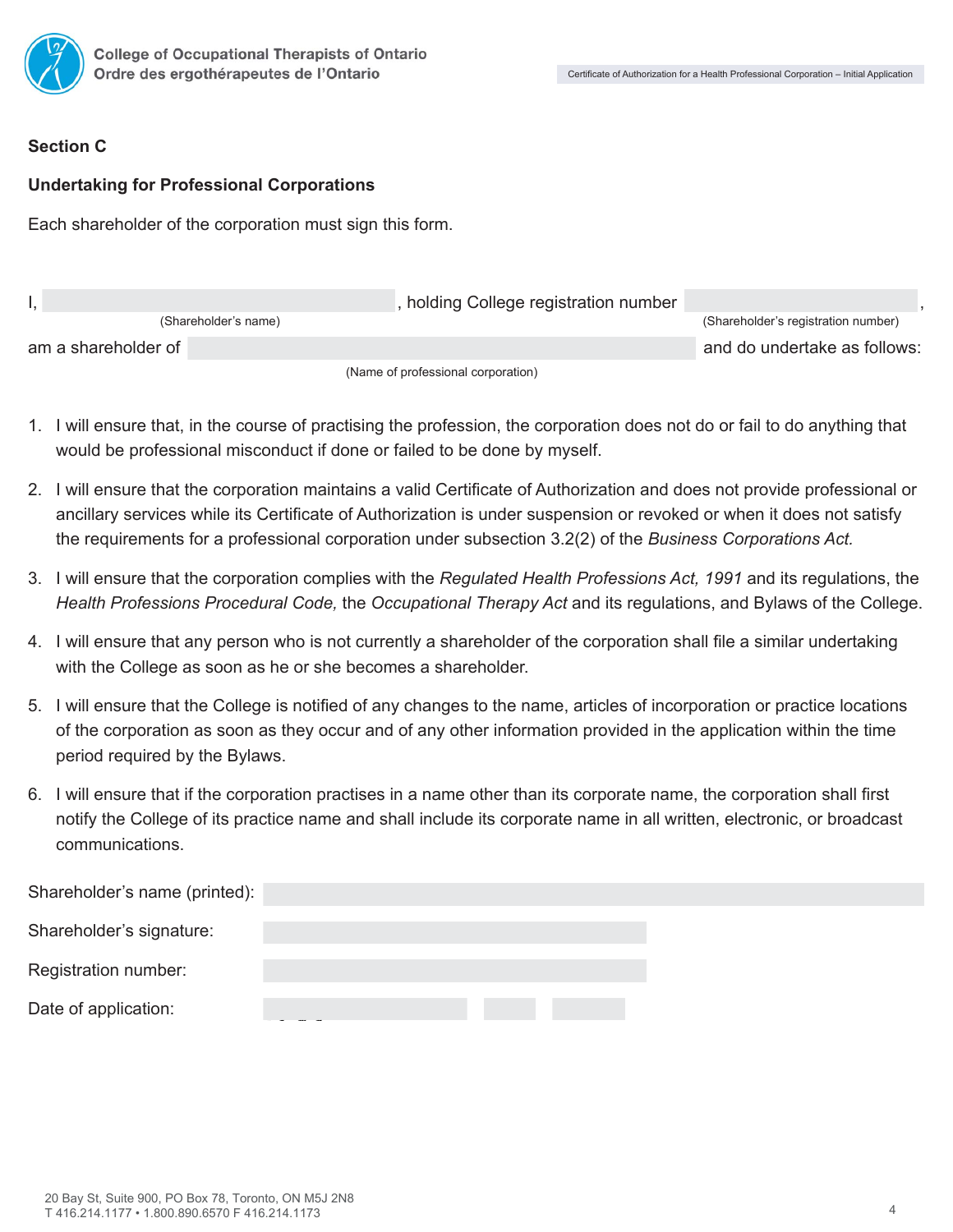

#### **Section D**

| Declaration      |                   |                                       |                                  |  |
|------------------|-------------------|---------------------------------------|----------------------------------|--|
|                  |                   | , holding College registration number |                                  |  |
|                  | (Director's name) |                                       | (Director's registration number) |  |
| am a director of |                   |                                       | and do undertake as follows:     |  |
|                  |                   | (Name of professional corporation)    |                                  |  |

- 1. that the corporation is in compliance with section 3.2 of the *Business Corporations Act* as of the date this declaration is executed,
- 2. that the corporation does not carry on, and does not plan to carry on, any business that is not the practice of the profession governed by the College or activities related to or ancillary to the practice of that profession,
- 3. that there has been no change in the status of the corporation since the date of the corporation profile report enclosed with the application for a Certificate of Authorization that accompanies this declaration, and
- 4. that the information contained in the application for a Certificate of Authorization that accompanies this declaration is complete and accurate as of the day this declaration is signed,

and I make this declaration conscientiously believing it to be true.

| Director's name (printed): |  |  |
|----------------------------|--|--|
| Director's signature:      |  |  |
| Registration number:       |  |  |
| Date of application:       |  |  |